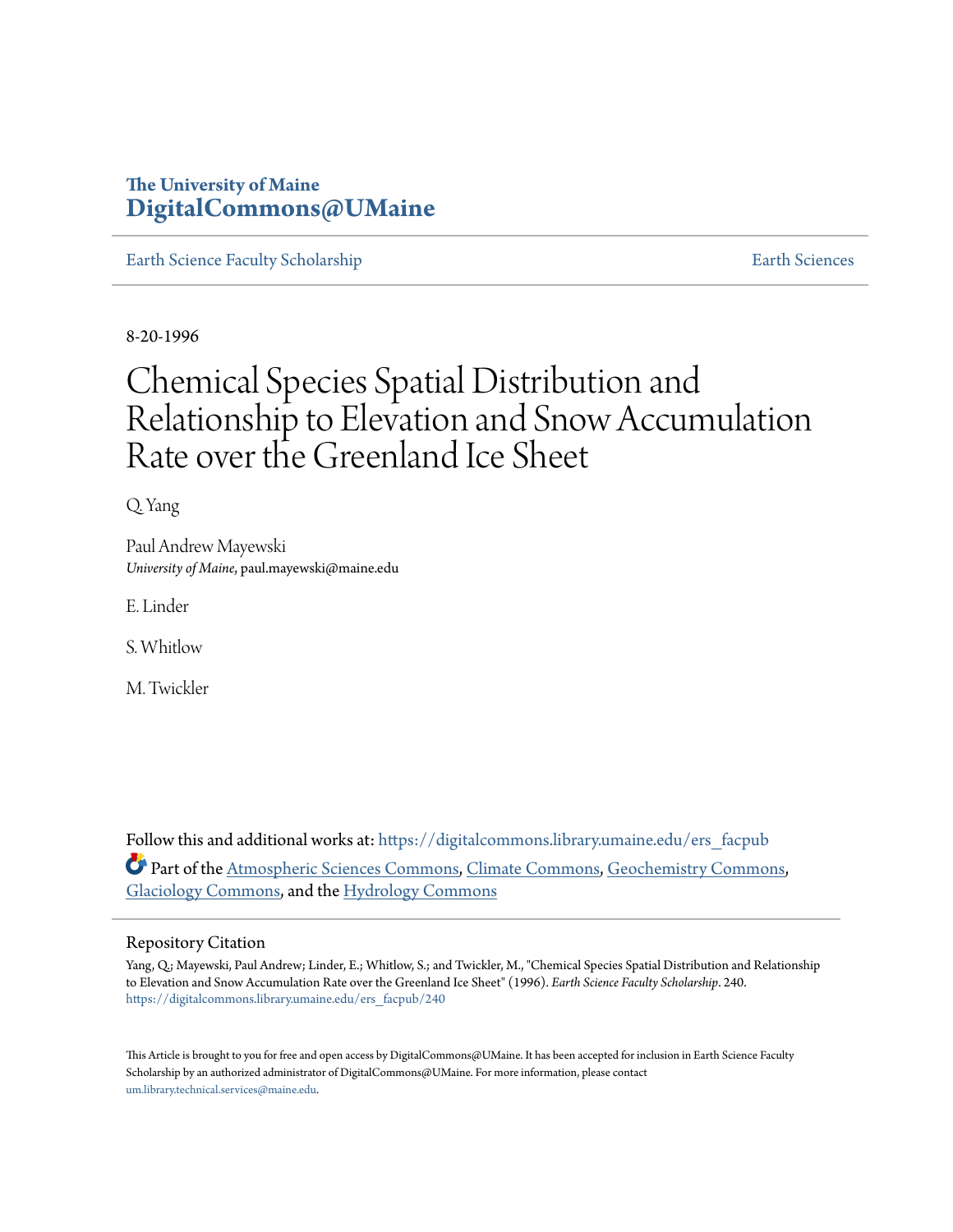# **Chemical species spatial distribution and relationship to elevation and snow accumulation rate over the Greenland Ice Sheet**

Q. Yang,<sup>1</sup> P. A. Mayewski,<sup>1</sup> E. Linder,<sup>2</sup> S. Whitlow,<sup>1</sup> and M. Twickler<sup>1</sup>

**Abstract.** Major chemical species  $(Cl^-, NO_3^-, SO_4^{2-}, Na^+, K^+, Mg^{2+}, Ca^{2+})$  from **24 snowpits (sampled at a resolution of 3 cm, total 2995 samples) collected from northern, central, and southern Greenland were used for this investigation. The annual and seasonal (winter and summer) concentration of each chemical species was calculated and used to study the spatial distribution of chemical species over the central portion of the Greenland Ice Sheet. A two-sided t-distribution test**   $(\alpha=0.05)$  suggests that concentrations of major chemical species in snow do not **vary significantly over this portion of central Greenland. The relationship between chemical concentration and snow accumulation rate was investigated using annual data from two groups of snowpits: those from coastal sites (northern and southern Greenland); and those from high-altitude inland sites (central Greenland). The**  snowpit data from a single group, when examined independently of the other **group, show that chemical concentrations do not vary with snow accumulation rate. However, when data from the two groups are integrated into a single data**  set, pseudorelationships appear, with  $NO_3^-$  concentration decreasing and  $Na^+$ ,  $K^+$ , Mg<sup>2+</sup>, and Cl<sup>-</sup> increasing as snow accumulation rate increases. Therefore we suggest **that it is improper to study the relationship between chemical concentration and snow accumulation rate by using data collected from different geographic sites. The relationship between elevation and chemical concentration was investigated using the**  same suite of annual data sets. We find that  $Cl^-$ ,  $Na^+$ , and  $Mg^{2+}$  concentrations decrease, while NO<sub>3</sub> concentration increases, with increasing elevation on the **Greenland Ice Sheet.** 

## **Introduction**

**Ice cores are an important tool for reconstructing past climatic and environmental change, and investigation of variations in chemical concentration snow and ice plays an important role in the interpretation of resultant records. In general, the concentration of a given chemical species in snow is determined by its sources, transportation pathways, and scavenging processes. For example, chemical species with marine sources tend to decrease with elevation in Greenland snow [Herron, 1982; Osada and Langway, 1993]. Gaseous species, such as**  HNO<sub>3</sub> and H<sub>2</sub>O<sub>2</sub>, which are strongly influenced by at**mospheric photochemistry, have significant postdepositional exchange between snow/firn and the atmosphere [Mayewski and Legrand, 1990; Bales and Wolff, 1995; Wolff, 1995; Yang et al., 1995]. Many of these infiuen-**

**Paper number 96JD01061. 0148-0227/96/96JD-01061 \$09.00** 

**tial factors operate together; thus it is difficult to distinguish which is the controlling factor for the resultant chemical concentration in snow.** 

**Previous studies of the spatial distribution of major cations and anions in Greenland snow have only been conducted on a regional basis [Mayewski et al., 1987; 1990; Davidson et al., 1989], while other studies have only focused on selected sections of ice cores from Greenland [Herton, 1982; \$teffensen, 1988; Osada and Langway, 1993]. Notably, Herron [1982] and Osada and Langway [1993] used several ice cores of different ages from Greenland to suggest that concentrations of nitrate and non-sea-salt sulfate have a linear relationship to snow accumulation rate. However, Yang et al. [1995] reported that the chemical concentration of the major ions in central Greenland snow and ice demonstrate no predictable relationship to snow accumulation rate. The discrepancy may be because Herron [1982] and Osada and Langway [1993] used data from different ice core sites covering different time periods, while Yang et al. [1995] used continuous ice core data covering the last hundred years from a single location.** 

**Understanding the spatial distribution and factors which affect chemical concentrations over the Greenland Ice Sheet can improve our ability to interpret the**  representativeness of detailed, single-site studies like the

**<sup>1</sup> Glacier Research Group, Institute for the Study of Earth, Oceans and Space, University of New Hampshire, Durham.** 

**<sup>2</sup>Mathematics Department, University of New Hampshire, Durham.** 

**Copyright 1996 by the American Geophysical Union.**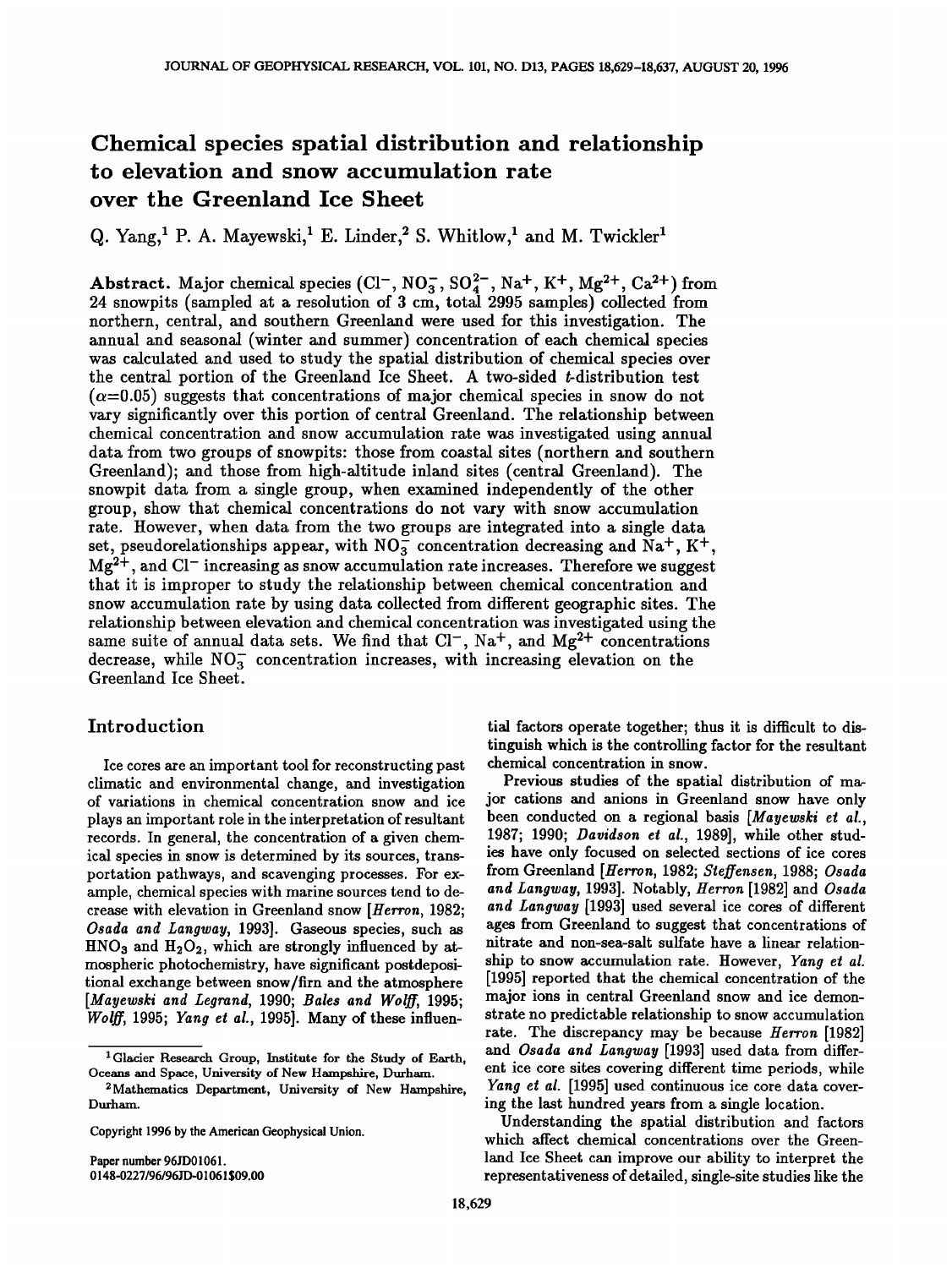**Greenland Ice Sheet Project 2 (GISP2) ice core. With snowpits at different locations but covering the same period, we are able in this study (1) to statistically examine chemical species spatial distribution on a yearby-year basis, (2) to investigate the relationship between chemical concentration and elevation, and (3) to reevaluate the relationship between snow accumulation rate and chemical concentrations over the Greenland Ice Sheet.** 

## **Methodology**

**Data retrieved from 24 snowpits were used in this investigation (Figure 1, Table 1). All snow pits in this study were sampled at a resolution of 3 cm (except for the 1990-ATM (see Figure 1) pit which was sampled at 5-cm intervals). To reduce significantly the possibility of sample contamination, all sampling tools and sample containers were precleaned using ultrapure water. During sampling, all personnel wore polyethylene gloves, nonparticulating clean suits, and masks. All samples were maintained frozen (in the field and during transportation to our laboratory) until analysis.** 

**Measurements of the major anions and cations were performed by ion chromatography on a Dionex 4000 series instrument. Details of the technique are available in Whirlow et el. [1992].** 

**The 3-cm sampling interval provides a high-resolution**  record  $($ 12 samples per year) sufficient to document **subseasonal inputs. Snowpit dating is based on oxy**gen isotope  $(\delta^{18}O)$  seasonal variations [Dansgaard et **el., 1973]. Oxygen isotope values for 1987 snowpits were provided by the Isotope Laboratory in Copenhagen [Meyewski et el., 1990]. The rest of the oxygen isotope analyses were performed at the University of**  Washington. When the  $\delta^{18}$ O data were not available or **did not provide a clear seasonal cycle, seasonal signals**  in hydrogen peroxide (H<sub>2</sub>O<sub>2</sub>) [Sigg and Neftel, 1988] or **the ratio between chloride and sodium (C1/Na) [Whirlow et el., 1992] were utilized.** 

**Mean annual chemical concentration of each year was calculated by averaging all sample concentrations between two adjacent summer peaks. Because of the subseasonal sampling resolution we were able to calculate the seasonal concentrations of chemical species in each snowpit. For this purpose we identify the inflection points on the roughly sinusoidal annual oscillation of**   $\delta^{18}$ O. Summer is taken to be all samples with  $\delta^{18}$ O **values higher (less negative) than the inflection points**  for each year. Winter is the other part of the  $\delta^{18}O$ **curve. Non-sea-salt chemical concentrations were cal**culated using Na<sup>+</sup> as the conservative marine source **indicator [Legrend and Delmes, 1988; Meyewski et el., 1990; Whirlow et el., 1992]. Depth and period covered in each snowpit are presented in Table 1.** 



#### **Legend**

**NC: north central Greenland; SC: south central Greenland; GISP2: Greenland Ice Core Project Two main camp (1989-1994); ATM' Atmospheric sampling site; \*: snowpit site.** 

**Figure 1. Location map of Greenland snowpits. Legend: NC, north central Greenland; SC, south central Greenland; GISP2, Greenland Ice Sheet Project 2 main camp (1989-1994); ATM, atmospheric sampling site; asterisk, snowpit site.**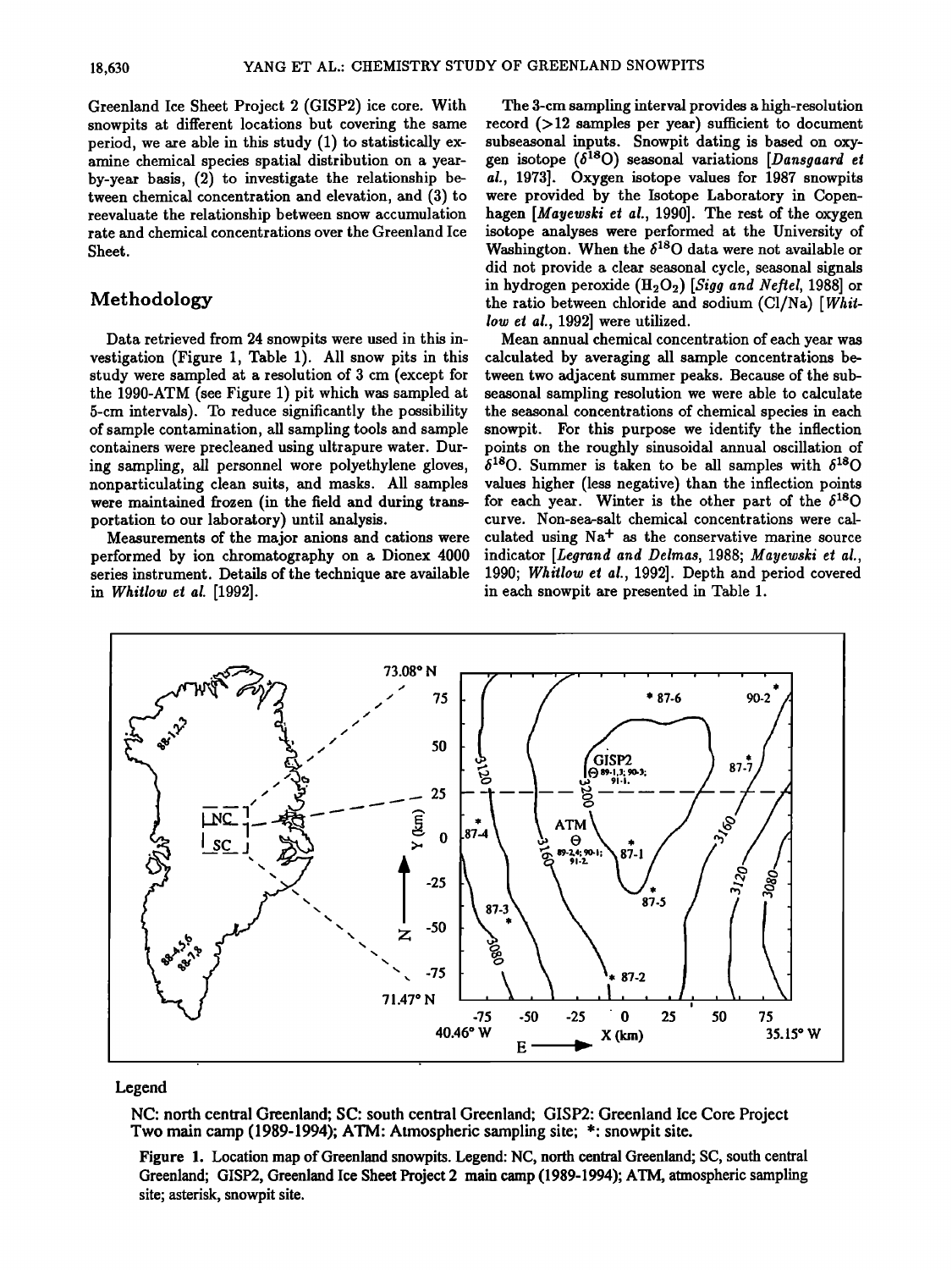| Snowpit<br>Year    | Location,<br>Lat., Long.            |      | Number of<br><b>Samples</b> | <b>Time Period</b><br>Covered (yr A.D.) | Elevation,<br>asl m | Mean Accuracy<br>Rate, kg m <sup>-2</sup> yr <sup>-1</sup> |  |  |  |
|--------------------|-------------------------------------|------|-----------------------------|-----------------------------------------|---------------------|------------------------------------------------------------|--|--|--|
|                    |                                     |      | Northern Greenland          |                                         |                     |                                                            |  |  |  |
| 1988-1             | 77.30°N, 60.60°W                    | 6.05 | 201                         | 1981-1987                               | 1850                | 293.1                                                      |  |  |  |
| 1988-2             | 77.30°N, 59.20°W                    | 3.74 | 124                         | 1984-1987                               | 1900                | 309.2                                                      |  |  |  |
| 1988-3             | 77.75°N, 59.55°W                    | 2.00 | 66                          | 1986-1987                               | 1900                | 254.3                                                      |  |  |  |
|                    |                                     |      |                             |                                         |                     |                                                            |  |  |  |
|                    |                                     |      | Central Greenland           |                                         |                     |                                                            |  |  |  |
| 1987-1             | 72.24°N, 37.67°W                    | 6.00 | <b>200</b>                  | 1977-1986                               | 3200                | 221.9                                                      |  |  |  |
| 1987-2             | 71.57°N, 38.0°W                     | 4.04 | 134                         | 1982-1986                               | 3160                | 249.4                                                      |  |  |  |
| 1987-3             | 71.86°N, 39.66°W                    | 2.00 | 66                          | 1985-1986                               | 3100                | 298.4                                                      |  |  |  |
| 1987-4             | $72.35^{\circ}N$ , $40.2^{\circ}W$  | 4.00 | 133                         | 1982-1986                               | 3100                | 267.1                                                      |  |  |  |
| 1987-5             | 72.02°N, 37.28°W                    | 4.04 | 134                         | 1981-1986                               | 3190                | 221.5                                                      |  |  |  |
| 1987-6             | 72.95°N, 37.41°W                    | 4.04 | 134                         | 1979-1986                               | 3180                | 168.9                                                      |  |  |  |
| 1987-7             | 72.65°N, 35.28°W                    | 4.04 | 134                         | 1979-1986                               | 3170                | 175.8                                                      |  |  |  |
| 1989-1             | $72.6^{\circ}$ N, $38.5^{\circ}$ W  | 4.02 | 157                         | 1983-1988                               | 3200                | 219.1                                                      |  |  |  |
| 1989-2             | 72.32°N, 38.8°W                     | 4.02 | 157                         | 1984-1988                               | 3190                | 241.2                                                      |  |  |  |
| 1989-3             | $72.6^{\circ}$ N, $38.5^{\circ}$ W  | 2.01 | 67                          | 1987-1988                               | 3200                | 189.2                                                      |  |  |  |
| 1989-4             | $72.32^{\circ}$ N, $38.8^{\circ}$ W | 2.04 | 68                          | 1986-1988                               | 3190                | 244.2                                                      |  |  |  |
| 1990-1             | 72.32°N, 38.8°W                     | 6.00 | 120                         | 1981-1989                               | 3190                | 235.3                                                      |  |  |  |
| 1990-2             | 72.98°N, 35.28°W                    | 4.05 | 135                         | 1983-1989                               | 3170                | 172.1                                                      |  |  |  |
| 1990-3             | 72.6°N, 38.5°W                      | 4.10 | 135                         | 1984-1989                               | 3200                | 213.8                                                      |  |  |  |
| 1991-1             | 72.6°N, 38.5°W                      | 2.25 | 75                          | 1989-1990                               | 3200                | 207.8                                                      |  |  |  |
| 1991-2             | 72.32°N, 38.8°W                     | 2.16 | 72                          | 1988-1990                               | 3190                | 252.4                                                      |  |  |  |
| Southern Greenland |                                     |      |                             |                                         |                     |                                                            |  |  |  |
| 1988-4             | 66.72°N, 45.49°W                    | 2.05 | 68                          | 1986-1987                               | 2200                | 300.1                                                      |  |  |  |
| 1988-5             | 67.07°N, 45.57°W                    | 4.00 | 134                         | 1984-1987                               | 2300                | 332.6                                                      |  |  |  |
| 1988-6             | 67.34°N, 43.79°W                    | 6.18 | 205                         | 1982-1987                               | 2400                | 361.5                                                      |  |  |  |
| 1988-7             | 64.79°N, 44.29°W                    | 4.20 | 140                         | 1985-1987                               | 2800                | 384.3                                                      |  |  |  |
| 1988-8             | 65.64°N, 43.70°W                    | 4.10 | 136                         | 1986-1987                               | 2600                | 566.8                                                      |  |  |  |
|                    |                                     |      |                             |                                         |                     |                                                            |  |  |  |

|  |  | Table 1. Snowpit Information |
|--|--|------------------------------|
|--|--|------------------------------|

#### **Results and Discussion**

#### **Chemical Species Spatial Distribution**

**Chemical records from the 16 snowpits in central Greenland were examined to see if mean annual chemi**cal concentrations are statistically homogeneous. Snow**pits in central Greenland were divided into north central (NC) and south central (SC) (Figure 1). The mean annual concentrations and standard errors for the con**centrations of Cl<sup>-</sup>, NO<sub>3</sub>, SO<sub>4</sub><sup>2</sup>, Na<sup>+</sup>, K<sup>+</sup>, Mg<sup>2+</sup>, Ca<sup>2+</sup> **between NC and SC are presented in Table 2a. Since the variance within the two groups are not the same, a two-sided t-distribution test [Microsoft Corporation, 1992] with unequal variances was applied. A minimum of four snowpits are required in each group for this test. Hence it is clear from Table 1 that only three years (1984, 1985, and 1986) were suitable for testing. For all**  species and all years, a two-sided *t*-test  $(\alpha=0.05)$  shows **no significant difference between the two groups.** 

**The same statistical method was applied to the mean winter and summer concentrations of the species from NC and SC (Table 2b). Again, no significant difference between the groups was found. The two-sided t**distribution test was also conducted between concentra-

**tions of chemical species from central and south Greenland for 1986 and 1987 (Table 2c). The t-test results**  suggest that concentrations of  $NO_3^-$ ,  $SO_4^{2-}$ ,  $Ca^{2+}$ , and **K + are statistically similar between the regions in 1986**  and 1987. Higher concentrations of Cl<sup>-</sup>, Na<sup>+</sup>, and **Mg 2+ in southern Greenland (Table 2c) than in central Greenland are statistically significant. We believe these differences are due to marine source proximity and elevation effect (Table 1).** 

**However, it is apparent from Table 2 that variance in chemical concentrations within the groups is large. A recent surface snow chemistry spatial distribution survey conducted at the ATM station (Figure 1) shows that annual and seasonal chemical concentration under certain conditions can vary by as much as 30-40% on spa**tial scales of a few tens of centimeters [*Dibb*, 1996]. It is **believed that such variations may be caused by physical or chemical processing while snow falls onto the glacier surface. The mechanisms of this process are not well**  understood yet. However, previous studies [Steffensen, **1988; Mayewski et al., 1990] and our test results suggest that the GISP2 ice core chemical series record is representative of the annual and subannual glaciochemical signal for the central Greenland region. The small-scale temporal and spatial variation is averaged out and has**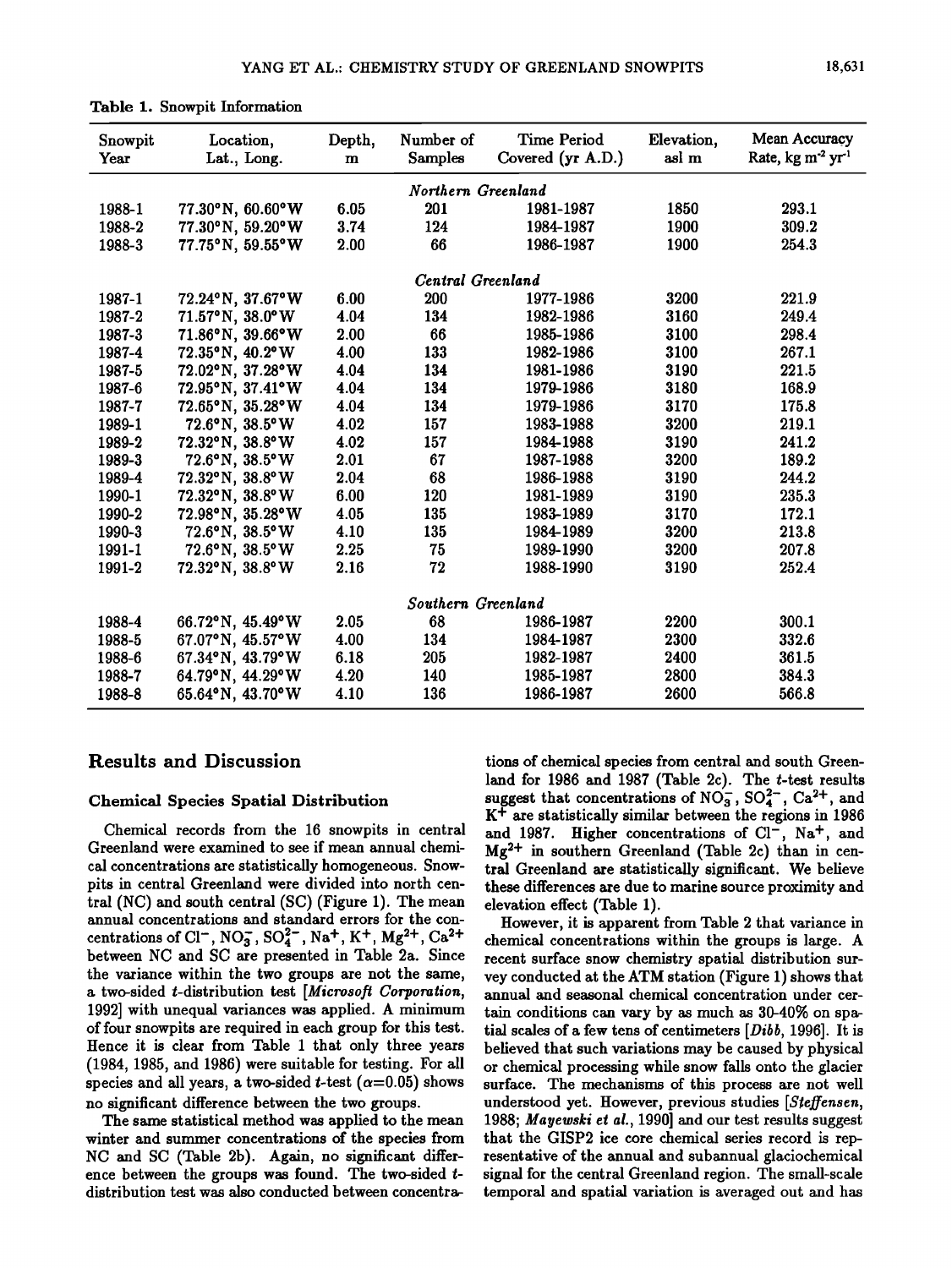|                             |                |                    |            |                 | Table 2a. Mean Annual and Subannual Chemical Concentrations of Snowpit Group and Standard Errors                                                                                                                                                                                                                                                                                                                            |              |               |              |              |     |            |               |                |                       |        |              |                    |     |
|-----------------------------|----------------|--------------------|------------|-----------------|-----------------------------------------------------------------------------------------------------------------------------------------------------------------------------------------------------------------------------------------------------------------------------------------------------------------------------------------------------------------------------------------------------------------------------|--------------|---------------|--------------|--------------|-----|------------|---------------|----------------|-----------------------|--------|--------------|--------------------|-----|
|                             |                | ಠ                  |            | NO <sub>3</sub> | $SO_4$                                                                                                                                                                                                                                                                                                                                                                                                                      |              |               | ž            | $\mathbf{S}$ | ပ္တ | ×          |               | Mg             |                       | ೆ      |              | $\mathbf{S}$       | ပ္တ |
|                             | S              | $\mathbf{z}$       | ပ္တ        | V<br>Z          | ပ္တ                                                                                                                                                                                                                                                                                                                                                                                                                         | $\mathbf{z}$ | SC            | $\mathbf{S}$ | 5            | 11  | SC         | $\mathbf{S}$  | ပ္တ            | $\mathbf{S}$          | တ္တ    | $\mathbf{z}$ | n2                 | n2  |
|                             | 16.2           | 20.3               |            | 127.4           | 78.1                                                                                                                                                                                                                                                                                                                                                                                                                        | 106.7        | 5.7           | 6.7          | ١Q           |     | ွှဲ        |               | ယ္             | <b>ب</b><br>پ         |        |              |                    | ᢦ   |
| $\ddot{\mathbf{v}}$<br>Std. |                |                    | <b>นี้</b> | 18.5            | 5.5                                                                                                                                                                                                                                                                                                                                                                                                                         | 24.9         | $\frac{0}{1}$ | 1.6          |              |     |            | $\ddot{ }$    |                | 0.5                   | :<br>پ | ເວີ          |                    |     |
| $\frac{1}{8}$               | $\frac{6}{18}$ | 21.7               |            | 145.1           | 91.3                                                                                                                                                                                                                                                                                                                                                                                                                        | 87.7         | 5.5           | $\ddot{6}$   | ıО           | r   | $\ddot{ }$ | 1.7           | $\mathbf{r}_1$ | $\mathbf{r}$          | 10.5   | 13.3         |                    |     |
| Std. e.                     | ိ<br>ဓ         | $\frac{8}{1}$      | ်<br>စ     | $\ddot{ }$      | $\overline{7}$ .0                                                                                                                                                                                                                                                                                                                                                                                                           | 8.7          |               | 0.7          |              |     | ះ          | $\ddot{0}$    | る              | 0.2                   | 2.8    | 3.7          |                    |     |
| $\boldsymbol{\mathcal{Z}}$  | 16.9           | 18.2               | 157.0      | 156.7           | 106.6                                                                                                                                                                                                                                                                                                                                                                                                                       | 106.3        | 4.9           | 5.7          | ທ            | ∽   | 0.1        | $\mathbf{1}3$ | $\mathbf{z}$   | 1.6                   | 14.7   | 13.9         |                    |     |
| Std. e.                     |                | ∞<br>0.            | 10.2       | .<br>ဆ          | ္လ                                                                                                                                                                                                                                                                                                                                                                                                                          | ຈ.<br>ຈ      | °.o           | <u>ီ</u>     |              |     | $\ddot{ }$ | $\ddot{0}$    | $\overline{c}$ | $\ddot{0}$ .          | 2.6    | ∞<br>0.      |                    |     |
|                             |                |                    |            |                 | Std. e., standard error; SC, south central Greenland; NC, north central Greenland; SG, southern Greenland; CG, central Greenland; n1 and n2, number of<br>samples used for calculating mean and t-test. (The difference between $n1$ and $n2$ is due to no measurements for Mg, K, Ca in snowpits 2, 3, 5 and 6, 1987.)<br>Table 2b. Mean Annual and Subannual Chemical Concentrations of Snowpit Group and Standard Errors |              |               |              |              |     |            |               |                |                       |        |              |                    |     |
|                             |                |                    |            |                 |                                                                                                                                                                                                                                                                                                                                                                                                                             |              |               |              |              |     |            |               |                |                       |        |              |                    |     |
|                             |                | ರ                  |            | NO <sub>3</sub> | $SO_4$                                                                                                                                                                                                                                                                                                                                                                                                                      |              |               | 2a           | ଠ<br>Z       | ပ္တ | ≍          |               | Мg             |                       |        | ౘ            | $_{\rm z}^{\rm o}$ | ပ္တ |
|                             | င္တ            | $_{\rm z}^{\rm o}$ | ပ္တ        | $\mathbf{z}$    | SS                                                                                                                                                                                                                                                                                                                                                                                                                          | ă            | SS            | $\mathbf{S}$ | $\mathbf{z}$ | 52  | SS         | $\mathbf{S}$  | ပ္တ            | $\mathbf{S}^{\prime}$ | ပ္တ    | ă            | n2                 | n2  |
| 89W                         | 29.6           | 29.3               | 107.0      | 115.0           | 122.0                                                                                                                                                                                                                                                                                                                                                                                                                       | <b>113.0</b> | 13.3          | 11.4         | ເຈ           |     | 2.2        | 1.7           | e.<br>L        | $\frac{8}{11}$        | 5.6    | ್ಪ           | ເດ                 |     |

|              | င္တု ဒ္                 |  |  |                                                                       |  |  |  |  |                                                                                                                                                                                                                                                           |  |
|--------------|-------------------------|--|--|-----------------------------------------------------------------------|--|--|--|--|-----------------------------------------------------------------------------------------------------------------------------------------------------------------------------------------------------------------------------------------------------------|--|
|              | $\frac{1}{2}$           |  |  |                                                                       |  |  |  |  |                                                                                                                                                                                                                                                           |  |
|              |                         |  |  |                                                                       |  |  |  |  |                                                                                                                                                                                                                                                           |  |
|              |                         |  |  |                                                                       |  |  |  |  |                                                                                                                                                                                                                                                           |  |
|              |                         |  |  |                                                                       |  |  |  |  |                                                                                                                                                                                                                                                           |  |
|              |                         |  |  | s<br>1925 1930 1939 2031                                              |  |  |  |  |                                                                                                                                                                                                                                                           |  |
|              |                         |  |  | a a a e e a a a a 4 d a<br>u a a e e a a a 4 d a                      |  |  |  |  |                                                                                                                                                                                                                                                           |  |
|              |                         |  |  | 13. 3. 9. 8. 1. 4. 9. 9. 4. 9.<br>0. 1. 0. 0. 0. 1. 0. 1. 0. 0. 0.    |  |  |  |  |                                                                                                                                                                                                                                                           |  |
|              | $\frac{1}{3}$           |  |  |                                                                       |  |  |  |  |                                                                                                                                                                                                                                                           |  |
| $\mathbf{S}$ | $\overline{n}$          |  |  |                                                                       |  |  |  |  |                                                                                                                                                                                                                                                           |  |
|              |                         |  |  | d 10 0 0 0 0 1 1 0 1 0 10 0 0<br>H d d 1 0 1 0 1 0 1 0 1 0 0 1 0<br>H |  |  |  |  |                                                                                                                                                                                                                                                           |  |
|              |                         |  |  | 32806131445775.302017181200000                                        |  |  |  |  |                                                                                                                                                                                                                                                           |  |
|              | $\frac{C}{C}$           |  |  |                                                                       |  |  |  |  |                                                                                                                                                                                                                                                           |  |
|              |                         |  |  |                                                                       |  |  |  |  |                                                                                                                                                                                                                                                           |  |
|              | $\overline{\mathbf{z}}$ |  |  |                                                                       |  |  |  |  |                                                                                                                                                                                                                                                           |  |
|              | $\frac{NO_3}{SC}$       |  |  |                                                                       |  |  |  |  | 107.0 115.0 122.0<br>28.8 8.9 116.0 73.6<br>92.0 116.0 73.6<br>112.0 125.0 104.0<br>112.0 125.0 104.0<br>15.1 15.1 15.0<br>15.1 20.7 6.0<br>117.0 6.1<br>13.0 113.0<br>177.0 148.0 113.0<br>148.0 113.0<br>148.0 113.0<br>148.0 113.0<br>148.0 113.0<br>1 |  |
|              | $\overline{S}$          |  |  |                                                                       |  |  |  |  |                                                                                                                                                                                                                                                           |  |
|              |                         |  |  |                                                                       |  |  |  |  |                                                                                                                                                                                                                                                           |  |
|              |                         |  |  |                                                                       |  |  |  |  |                                                                                                                                                                                                                                                           |  |

18,632

W, winter; S, summer.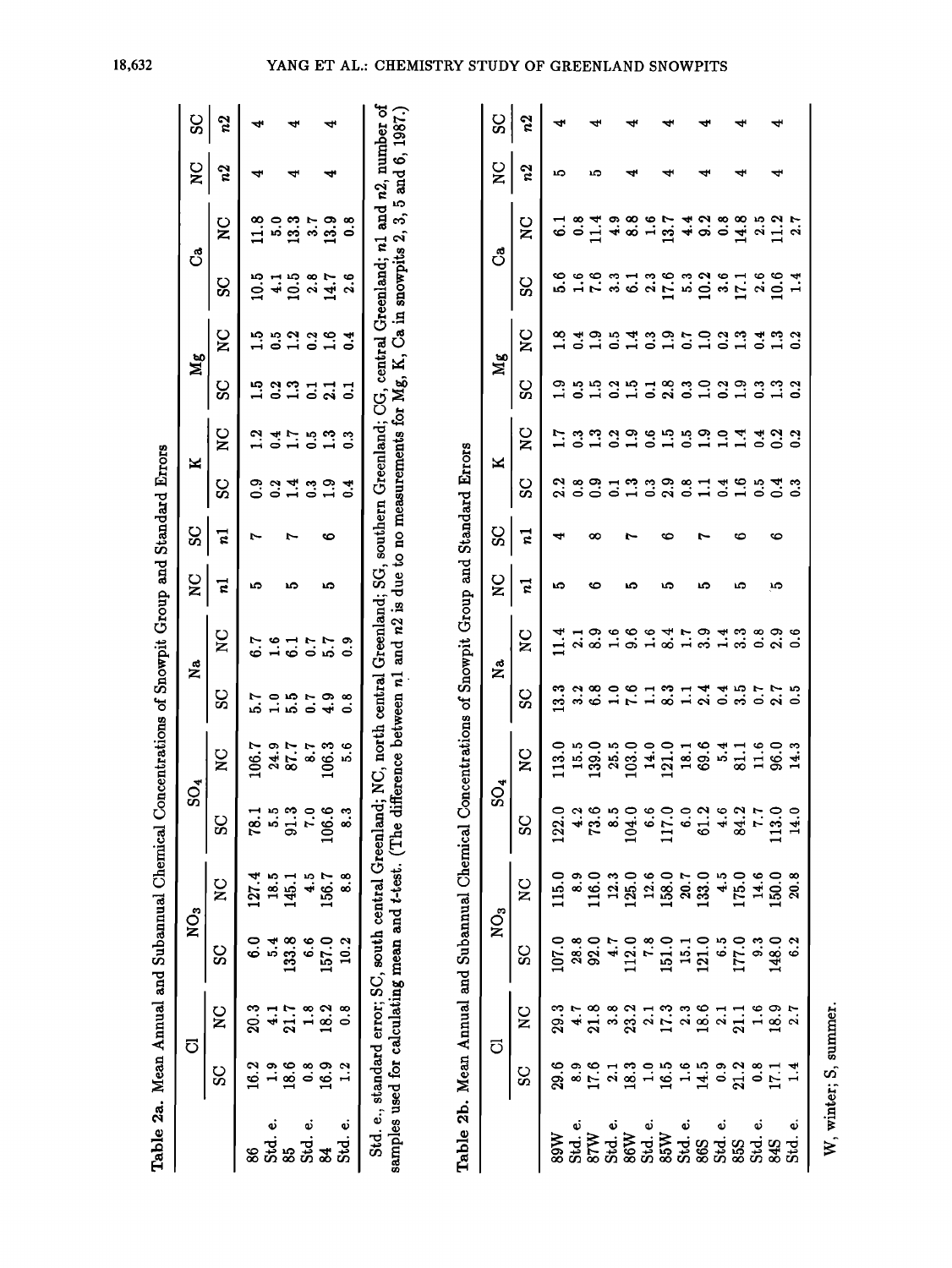|   | $\frac{1}{2}$     |              | r                                                 | ∞                             |  |  |
|---|-------------------|--------------|---------------------------------------------------|-------------------------------|--|--|
|   | $\frac{1}{2}$ ខ្ទ |              | r.                                                |                               |  |  |
|   |                   | <b>CG</b>    |                                                   |                               |  |  |
|   | ්<br>             | SG           | s<br>Sidsi                                        |                               |  |  |
|   |                   | <b>S</b>     |                                                   |                               |  |  |
|   | $M_g$             | SS           |                                                   | $3.152$<br>$-1.52$            |  |  |
|   |                   | ပ္ပ          |                                                   | 15463                         |  |  |
|   | $\mathbf{X}$      | SG           | $1.5 - 4.6$<br>$-1.5 - 6.6$                       |                               |  |  |
|   | င္ပ               | $\mathbf{r}$ | Ņ                                                 | $\mathbf{a}$                  |  |  |
| 1 | $\frac{1}{25}$    | $\mathbf{r}$ | ω                                                 |                               |  |  |
| ı | N <sub>a</sub>    | ပ္ပ          |                                                   | 8<br>4060                     |  |  |
|   |                   | S            |                                                   | $7.491$<br>$7.491$            |  |  |
|   |                   | g            |                                                   |                               |  |  |
|   |                   | SC<br>S      |                                                   | 7.023<br>33.13.13<br>33.14.13 |  |  |
|   |                   | ပ္ပ          |                                                   |                               |  |  |
|   | $NO_3$            | S            | 113.6 142.7<br>15.6 8.4<br>107.0 109.0<br>8.7 9.1 |                               |  |  |
|   |                   | უ<br>ს       |                                                   | $17.9$<br>$15.0$<br>$15.0$    |  |  |
|   |                   | S            |                                                   | 그 r a a<br>Si -i gi ai        |  |  |
|   |                   |              |                                                   | .<br>ಎಸ್ಹುತ್ತ<br>ಎಸ್ಹುವ       |  |  |

**o** 

**o** 

**o** 

**o** 

**less impact on the mean annual and subannual chemical concentration in central Greenland.** 

#### **Elevation Versus Chemical Species**

**Marine sea salt is believed to be a major source for**  Na<sup>+</sup> and Cl<sup>-</sup> observed in Greenland snow [Herron, **1982; Mayewski et al., 1984; 1990; \$teffensen, 1988]. Changes in elevation can cause changes in sea-salt concentrations in snow because sea-salt aerosols are preferentially precipitated during air mass movement to higher altitudes. The locations of snowpits in this paper (Figure 1, Table 1) cover a range of 1850 to 3200 m above sea level. This allows investigation of the relationship between chemical species concentration and elevation using annual data sets.** 

**Annual concentration of the major chemical species for the period 1984-1987 were generated from each snowpit and plotted against elevation (Figure 2). Since the snowpits cover different time periods (Table 1), the number of data points varies with elevation. Fig**ure 2 shows that annual concentrations of Na<sup>+</sup>, Cl<sup>-</sup>, and  $Mg^{2+}$  decrease, while  $NO_2^-$  concentration increases, **with increasing elevation.** 

The trends for  $Na<sup>+</sup>$  and  $Cl<sup>-</sup>$  in this study agree with **those previously reported by Herron [1982] and Legrand and Delmas [1988]. To explain the similar trend of**  Mg<sup>2+</sup>, we calculated mean annual non-sea-salt concen**trations of Cl<sup>-</sup>, Mg<sup>2+</sup>, Ca<sup>2+</sup>, K<sup>+</sup>, and SO<sub>4</sub><sup>2-</sup> for all** snowpits using Na<sup>+</sup> as the conservative marine source **indicator. The sea-salt component accounts for 61.9,**  65.5, 3.5, 19.3, and 2% of Cl<sup>-</sup>, Mg<sup>2+</sup>, Ca<sup>2+</sup>, K<sup>+</sup>, and  $SO_4^{2-}$ , respectively. It is apparent that  $Mg^{2+}$  is mainly **(65.5%) derived from sea salt, while the sea-salt component of the other species is less than 20%. This finding is also supported by Keene et al. [1986], who considered Mg 2+ to be a marine reference element in the study of the non-sea-salt chemical content of marine aerosols.** 

**To explain the increasing nitrate concentration with increasing elevation over the Greenland Ice Sheet, it is necessary to understand the source and formation of nitrate in the atmosphere over Greenland. Although the relationship between measured nitrate concentration in snow and that of NOy in the ambient atmosphere is far from well understood [Wolff, 1993; Dibb,**  1994], it is clear that NO<sub>x</sub> and OH radicals play important roles in the formation of HNO<sub>3</sub> [e.g., *Logan*, 1983; Warneck, 1988]. The major sources of  $NO<sub>x</sub>$  in the **northern hemisphere troposphere include combustion of**  fossil fuels, lightning at high altitude/low latitude, NO **exhalation from soils, and stratospheric inputs [Logan, 1983; Mayewski et al., 1990]. The precursor of nitrate in Greenland snow is believed to be transported through the upper troposphere/lower stratosphere [Finkel et al., 1986; Yang et al., 1995], and the OH radical concentration shows an increase with altitude in high latitudes [Warneck, 1988]. Thus nitrate concentrations in snow would display a trend that increases with elevation over the Greenland Ice Sheet (Figure 2). This finding is also supported by Mulvaney and Wolff [1994], who demonstrated that nitrate concentration increases with increasing elevation over Antarctica.**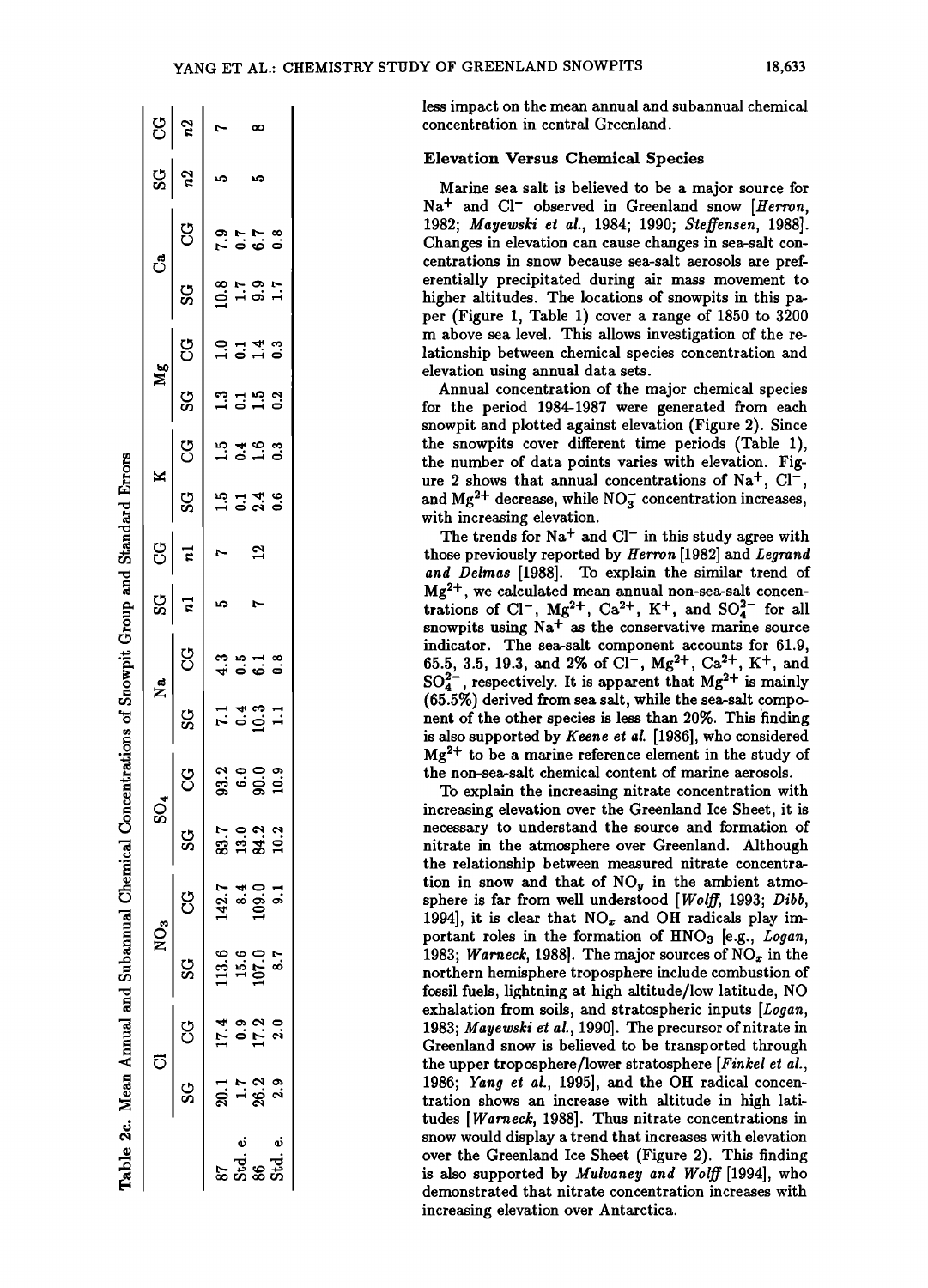

Figure 2. Annual chemical concentration (ppb) of major ions versus elevations above sea level (meters) from snowpits over the Greenland Ice Sheet for the period 1984-1987. (Each point represents individual annual chemical data and the elevation of the snowpit. Data sets from each snowpit vary in terms of the covered period.)

#### **Concentration Versus Accumulation Rate**

The relationship between the concentration of chemical species and snow accumulation rate is important since it can improve our ability to interpret deep ice core chemical data. For instance, changes in concentrations of chemical series from an ice core may be interpreted as (1) changes in atmospheric circulation and source regions, if chemical concentration is independent of snow accumulation rate; (2) changes in snow accumulation rate, if chemical concentration depends on snow accumulation rate. With annual concentration and annual snow accumulation data covering the Greenland Ice Sheet, we investigate the relationship between chemical concentration and snow accumulation rate in central Greenland and over the Greenland Ice Sheet for

the period 1984 to 1987. Using the data from snowpits located in central Greenland, scatterplots of concentration of Cl<sup>-</sup>, NO<sub>3</sub>, SO<sub>4</sub><sup>2</sup>-, Na<sup>+</sup>, K<sup>+</sup>, Mg<sup>2+</sup>, and Ca<sup>2+</sup> against snow accumulation rate are presented in Figure 3 (open squares). As observed by Yang et al. [1995], there is no predictable relationship between chemical concentration and snow accumulation rate in central Greenland snow.

Chemical species concentration and snow accumulation data from snowpits located in southern and northern Greenland are also plotted on Figure 3 (solid triangles). No clear relationship is observed between the concentration of chemical species and snow accumulation rate for all chemical species studied if we examine only the data from southern and northern Greenland. However, by considering central, northern and southern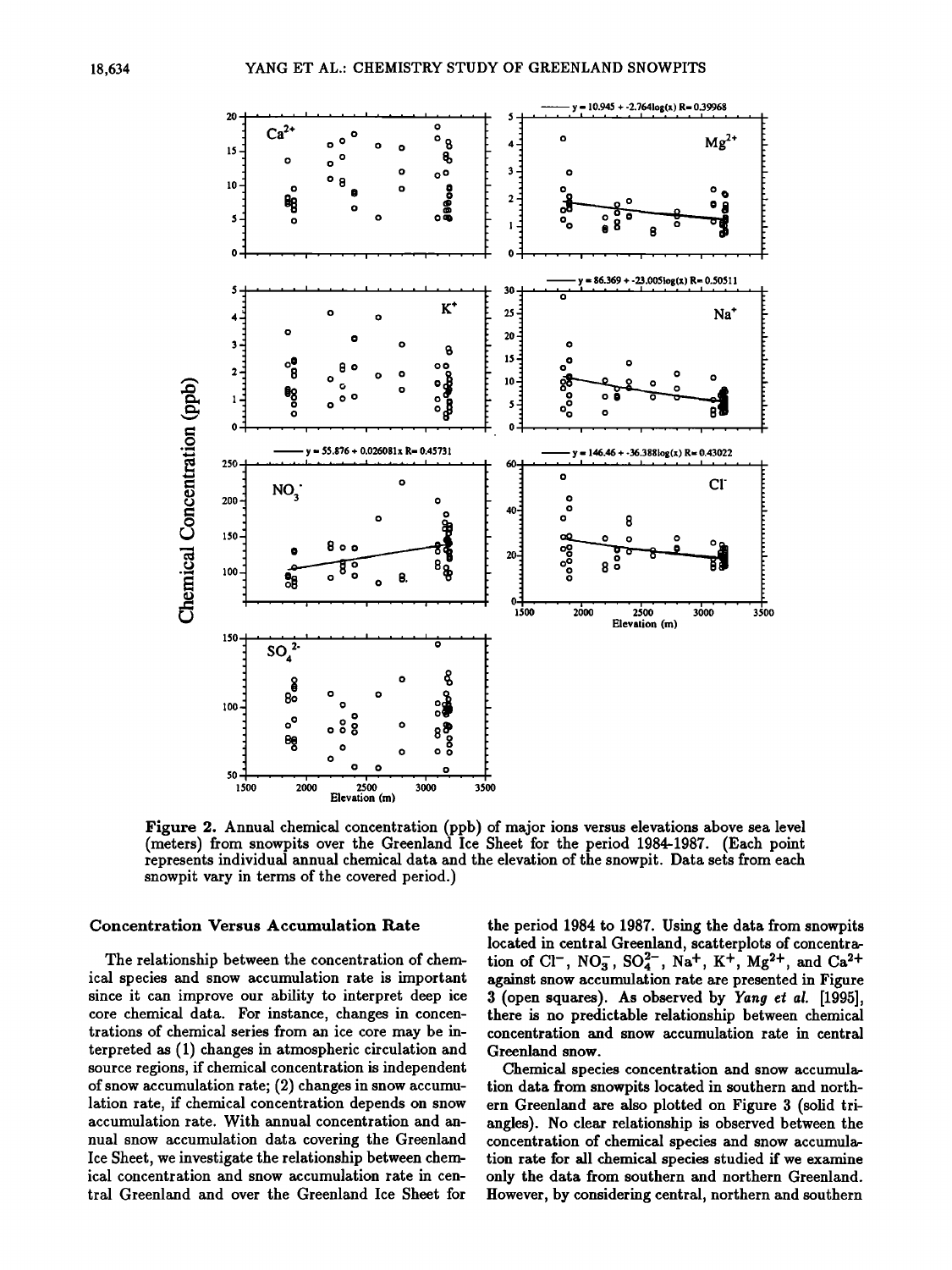

Figure 3. Annual chemical concentration (ppb) of major ions versus snow accumulation rate (kg m<sup>-2</sup> yr<sup>1</sup>) from snowpits over the Greenland Ice Sheet for the period 1984-1987. (Each point represents individual annual chemical data and the accumulation rate of the snowpit. Open squares represent data collected from snowpits in central Greenland; solid triangles represent data collected from snowpits in southern and northern Greenland.)

data, a decrease in  $NO<sub>3</sub><sup>-</sup>$  concentration with increasing snow accumulation rate is apparent as reported by Herron [1982] and Osada and Langway [1993] in Greenland and Mulvaney and Wolff [1994] in the Antarctic. Concentrations of  $Cl^-$ , Na<sup>+</sup> and Mg<sup>2+</sup> increase slightly with increasing snow accumulation rate considering all data in Figure 3.

We suggest that the major cause for the increase in  $NO<sub>3</sub>$  concentration with decrease in snow accumulation rate in Figure 3 is not the accumulation dilution effect reported by *Herron* [1982], but source and transport pathways. Figure 3 reveals that the mean nitrate concentration in central Greenland (open squares) is higher than the mean nitrate concentration in southern and northern Greenland (solid triangles). As discussed

previously for Figure 2,  $NO<sub>3</sub><sup>-</sup>$  concentration is higher in central Greenland than in southern and northern Greenland because the source of  $NO<sub>3</sub><sup>-</sup>$  is from the upper troposphere/lower stratosphere. A pseudorelationship between chemical concentration and snow accumulation rate could appear (Figure 3) if mixed data, collected from different geographic sites, were put together without considering other factors (e.g., source, transport pathway, and elevation). These pseudorelationships would imply that Cl<sup>-</sup>, Na<sup>+</sup>, and Mg<sup>2+</sup> concentrations increase, while  $NO<sub>3</sub><sup>-</sup>$  concentrations decrease, with increasing snow accumulation rate over the Greenland Ice Sheet. However, accumulation rate on the Greenland Ice Sheet is characteristically inversely related to elevation. We also learned from Figure 2 that  $Cl^-$ ,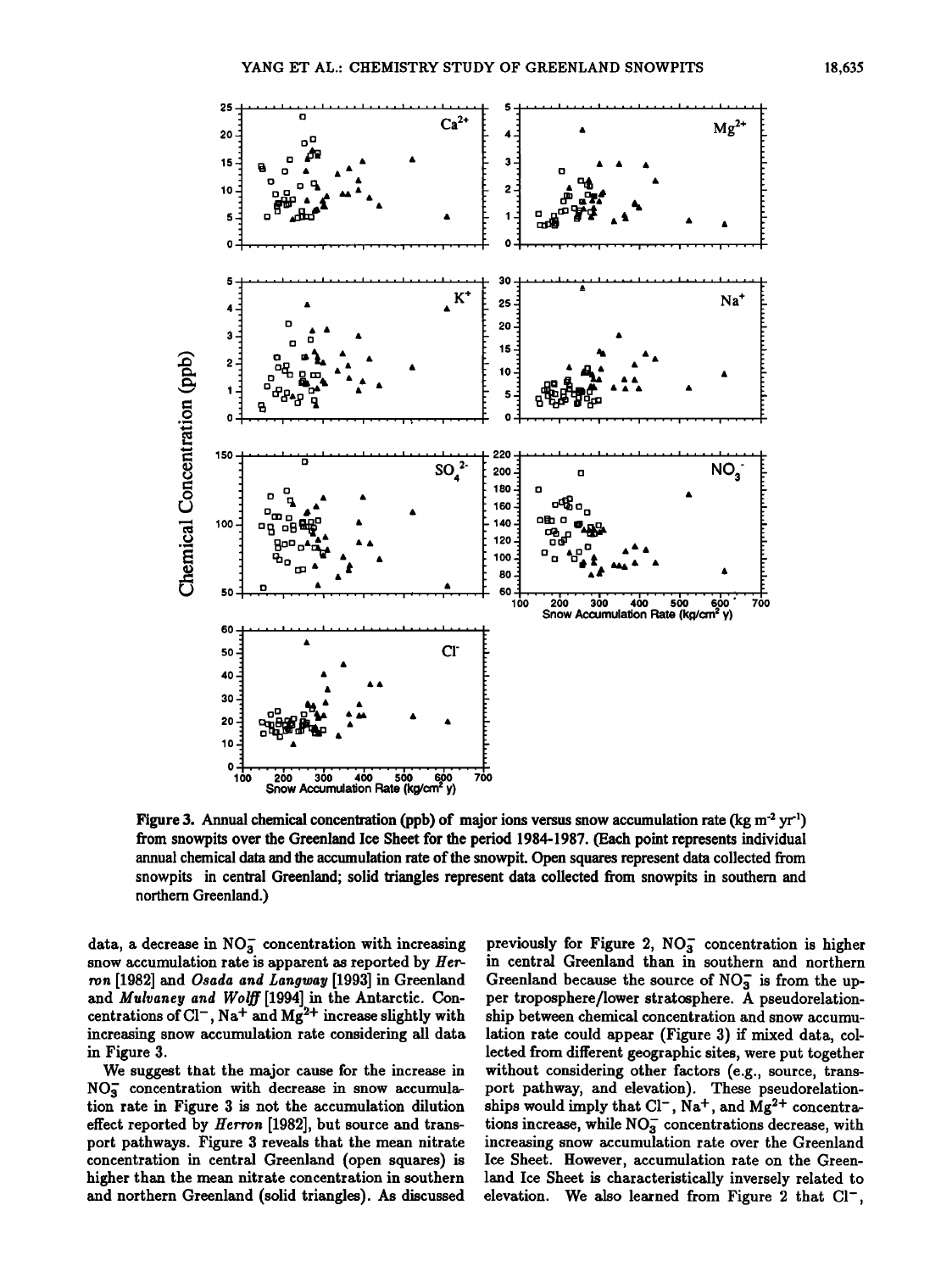Na<sup>+</sup>, and Mg<sup>2+</sup> concentration in snow collected from **lower elevations of southern and northern Greenland are elevated due to proximity to marine sources. Thus**  the pseudotrends which show that Cl<sup>-</sup>, Na<sup>+</sup>, K<sup>+</sup>, and Mg<sup>2+</sup> concentrations increase, while NO<sub>3</sub> concentra**tions decrease, with increasing snow accumulation rate over the Greenland Ice Sheet are actually a reflection of source, transportation pathway, and elevation, rather than accumulation rate. The influence of source, transport pathway, and elevation on chemical concentrations cannot be ignored when investigating the relationship between chemical concentration and snow accumulation rate using geographically mixed data.** 

**Therefore we suggest that, when studying the relationship between chemical concentration and snow accumulation rate, it is important to constrain the investigation to an area over which geographic conditions and sources do not vary significantly. For example, a detailed ice core record covering a period with no major climate and environmental changes may be suited for such study [Legrand and Kirchner, 1990; Yang et al., 1995]. Otherwise, if other influencing factors are not considered, a pseudorelationship could appear between chemical concentration and snow accumulation rate.** 

#### **Summary**

**In this paper we used 24 snowpits from northern, central, and southern Greenland, and covering the same time period, to reevaluate the spatial distribution of chemical species concentration, snow accumulation dependence, and the influence of elevation.** 

**Instead of comparing the multiyear mean values of chemical species [Mayewski et al., 1990], we applied a two-sided t-distribution test to determine if annual and seasonal concentrations are statistically the same between northern and southern areas within central Greenland for the years 1984 through 1987.** 

**The relationship between elevation and chemical species concentration was examined in detail using the**  same data sets. Cl<sup>-</sup>, Na<sup>+</sup>, and Mg<sup>2+</sup> decrease with in**crease in elevation, while nitrate concentration increases with increase in elevation.** 

**The relationship between snow accumulation rate and concentration of chemical species was investigated using two groups of data: central Greenland data and southern and northern Greenland data. None of the chemical species show a predictable relationship to snow accumulation rate within a single group. An apparent relationship between chemical concentration and snow accumulation rate was observed by combining two groups of data. However, when factors such as source and transport pathways are introduced, we conclude that accumulation rate is not a major control on chemical concentrations over the Greenland Ice Sheet.** 

**Acknowledgments. We especially thank J. Dibb for useful discussion and comments on our final version. C. Wake and C. Kingma provided assistance in the field operation, and R. W. Talbot provided useful discussion during** 

**manuscript preparation. The line-by-line comments of an anonymous reviewer are greatly appreciated. We are grateful for the assistance of the GISP2 Science Management Office (University of New Hampshire) and the Polar Ice Coring Office (University of Alaska). Support for this work was provided by the National Science Foundation.** 

### **References**

- **Bales, R. C., and E. A. Wolff, Interpreting natural climate signals in ice cores, Eos Trans. AGU, 76(16), Spring Meet. Suppl., 477-483, 1995.**
- **Dansgaard, W., S. J. Johnsen, H. B. Clausen, and N. Gundestrup, Stable isotope glaciology, Medd. Gronl., 197, 2, 1973.**
- **Davidson C. I., J. R. Harrington, M. J. Stephenson, M. J. Small, F. P. Boscoe, and R. E. Gandley, Seasonal variations in sulfate, nitrate and chloride in the Greenland Ice Sheet: Relation to atmospheric concentrations, Atmos. Environ., œ3, 2483-2493, 1989.**
- **Dibb, J. E., Overview of field data on the deposition of aerosol-associated species to the surface snow of polar**  glaciers, in Processes of Chemical Exchange Between the **Atmosphere and Polar Snow, NATO ASI Set., edited by E. Wolff and R. Bales, in press, 1996.**
- **Dibb, J. E., R. W. Talbot, and M. H. Bergin, Soluble acidic species in air and snow at Summit, Greenland, Geophys. Res. Lett., œ1, 1627-1630, 1994.**
- **Finkel, R. C., C. C. Langway, and H. B. Clausen, Changes in precipitation chemistry at Dye 3, Greenland, J. Geophys. Res., 91, 9849-9855, 1986.**
- Herron, M., Impurity sources of  $F^-$ ,  $Cl^-$ ,  $NO_3^-$ , and  $SO_4^{2-}$  in **Greenland and Antarctic precipitation, J. Geophys. Res., 87, 3052-3060, 1982.**
- **Keene W. C., A. A. P. Pszenny, J. N. Galloway, and M. E. Hawley, Sea-salt corrections and interpretation of constituent ratios in marine precipitation, J. Geophys. Res., 91, 6647-6658, 1986.**
- **Legrand, M., and R. Delmas, Formation of HC1 in the Antarctic atmosphere, J. Geophys. Res., 93, 7153-7168, 1988.**
- **Legrand, M. R., and S. Kirchner, Origins and variations of nitrate in south polar precipitation, J. Geophys. Res., 95, 3493-3507, 1990.**
- **Logan, J. A., Nitrogen oxides in the troposphere: Global and regional budgets, J. Geophys. Res., 88, 10,785-10,807, 1983.**
- **Mayewski, P. A., and M. R. Legrand, Recent increase in nitrate concentration of Antarctic snow, Nature, 3.•6, 258- 260, 1990.**
- **Mayewski, P. A., M. J. Spencer, W. B. Lyons, and M. S. Twickler, Seasonal and spatial trends in south Greenland snow chemistry, Atmos. Environ., œ1, 863-869, 1987.**
- **Mayewski, P. A., M. J. Spencer, M. S. Twickler, and S. Whitlow, A glaciochemical survey of the Summit region,**  Greenland, *Ann. Glaciol.*, 14, 186-190, 1990.
- **Microsoft Corporation, Microsoft Excel 4.0, Redmond, Washington, 1992.**
- **Mulvaney, R., and E. W. Wolff, Spatial variability of the major chemistry of the Antarctic ice sheet, Ann. Glaciol., œ0, 440-447, 1994.**
- **Osada, K., and C. C. Langway, Background levels of formate and other ions in ice cores from inland Greenland, Geophys. Res. Left., œ0, 2647-2650, 1993.**
- **Sigg, A., and A. Neffel, Seasonal variations in hydrogen peroxide in polar ice cores., Ann. Glaciol., 10, 157-162, 1988.**
- **Steffensen, J.P., Analysis of the seasonal variation in dust,**